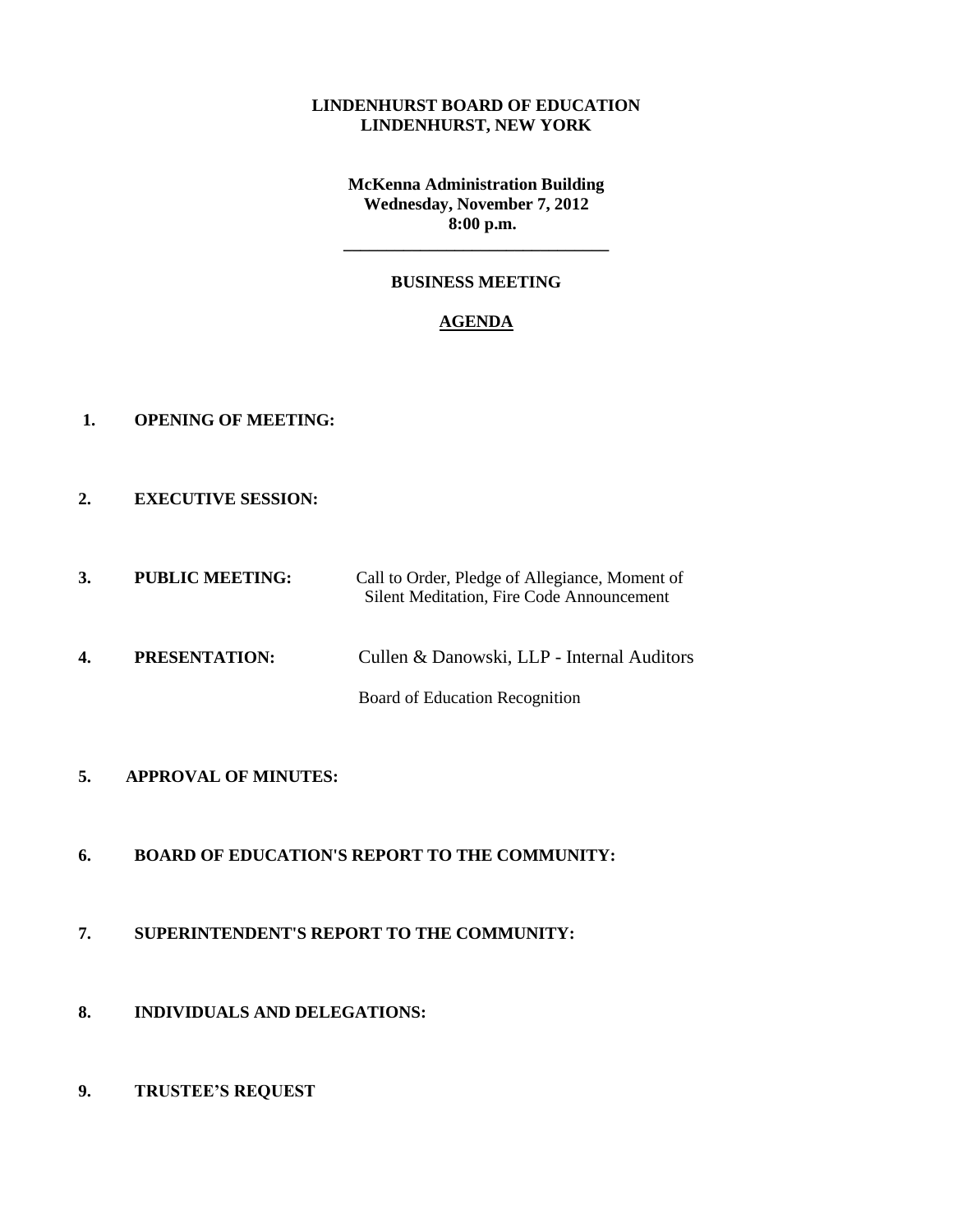## **10. SUPERINTENDENT'S RECOMMENDATIONS**

#### **a. Recommendation: FIELD TRIPS**

Recommended Action: Upon a motion made by \_\_\_\_\_\_\_\_\_\_\_\_\_, seconded by \_\_\_\_\_\_\_\_\_\_\_\_\_\_\_\_\_, the following resolution is offered:

 RESOLVED that the Board of Education, upon the recommendation of the Superintendent, approves the following field trips:

#### **High School**

| Friday         | Dec 7, 2012      | Approximately 30 FACS & Business students<br>will travel to NYC to visit the Fashion Institute<br>of Technology. Transportation will be via LIRR.                        |
|----------------|------------------|--------------------------------------------------------------------------------------------------------------------------------------------------------------------------|
| Friday         | Nov. 16, 2012    | Approximately 50 Social Studies students will<br>travel to NYC to visit the NY Stock Exchange.<br>Transportation will be via LIR.                                        |
| Monday-Tuesday | Nov. 11-12, 2012 | Approximately 70 Music Students in Grades<br>$9 - 12$ will travel to MetLife Stadium in New<br>Jersey for the National Championships.<br>Transportation will be via bus. |

*\*This trip was previously Board approved on August 22, 2012, but the venue has changed and the length of the trip has been shortened by one day.*

| Saturday             | Nov. 24, 2012 | Approximately 24 Music students will travel to<br>NYC to visit Lincoln Center to see a New York<br>Philharmonic performance. Transportation will<br>Be via LIRR and subway. |
|----------------------|---------------|-----------------------------------------------------------------------------------------------------------------------------------------------------------------------------|
| Thursday             | Dec 6, 2012   | Approximately 60 11 <sup>th</sup> Grade Science students<br>will travel to NYC to the American Museum of<br>Natural History. Transportation will be via bus.                |
| <b>Albany Avenue</b> |               |                                                                                                                                                                             |
| Wednesday            | June 19, 2013 | Approximately $67.5th$ Grade students will travel<br>To NYC to see the Broadway show Newsies and<br>to have lunch at Carmine's. Transportation will<br>be via bus.          |
| Note: See enclosed   |               |                                                                                                                                                                             |
| Vote on the motion:  | Yes:          |                                                                                                                                                                             |
|                      | No:           |                                                                                                                                                                             |
|                      | Abstained:    |                                                                                                                                                                             |

Motion carried/defeated.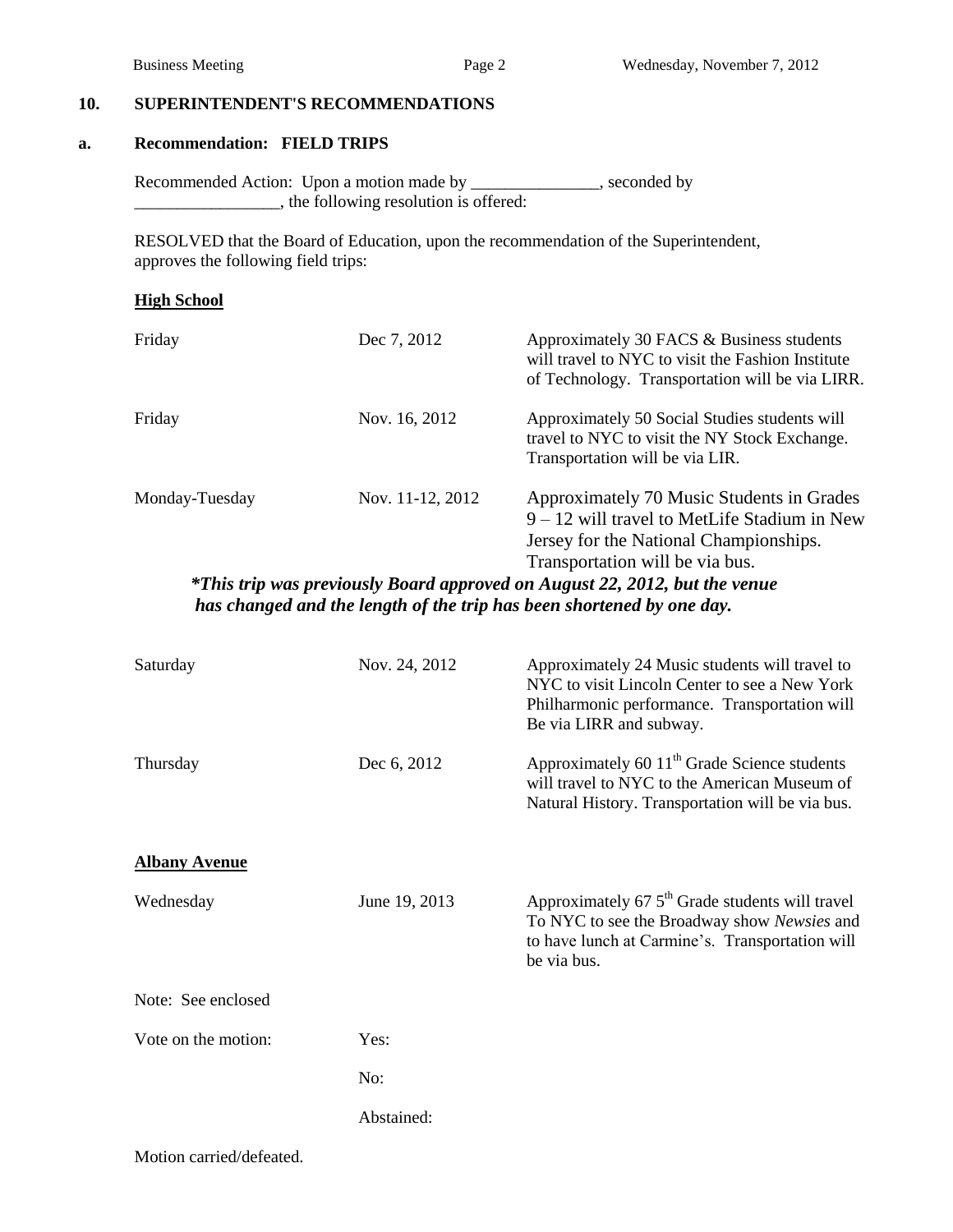# **b. Recommendation: JANE TINELLI**

Recommended Action: Upon a motion made by seconded by \_\_\_\_\_\_\_\_\_\_\_\_\_\_\_\_, the following resolution is offered

WHEREAS JANE TINELLI has tendered her resignation as a member of the professional staff of the Lindenhurst Public Schools as of October 12, 2012 for the purposes of retiring; and

WHEREAS, Jane Tinelli has served the school district faithfully from September 1, 1984 as an Elementary/Middle School Teacher for a total of twenty-eight years, and

WHEREAS, Jane Tinelli discharged her duties to the best of her abilities; and

WHEREAS, by her efforts, the Lindenhurst schools functioned in a much more effective manner; and

WHEREAS, Jane Tinelli's colleagues, from all areas of the school community with whom she has been associated, recognize her services with esteem, now therefore, be it

RESOLVED, that by means of this testimonial on the occasion of her retirement, the Board of Education seeks to express its sincere appreciation for her service to the school district and to the children of the community, and takes this opportunity to join with her colleagues in extending best wishes for a happy retirement.

Vote on the motion: Yes:

No:

Abstained:

Motion carried/defeated.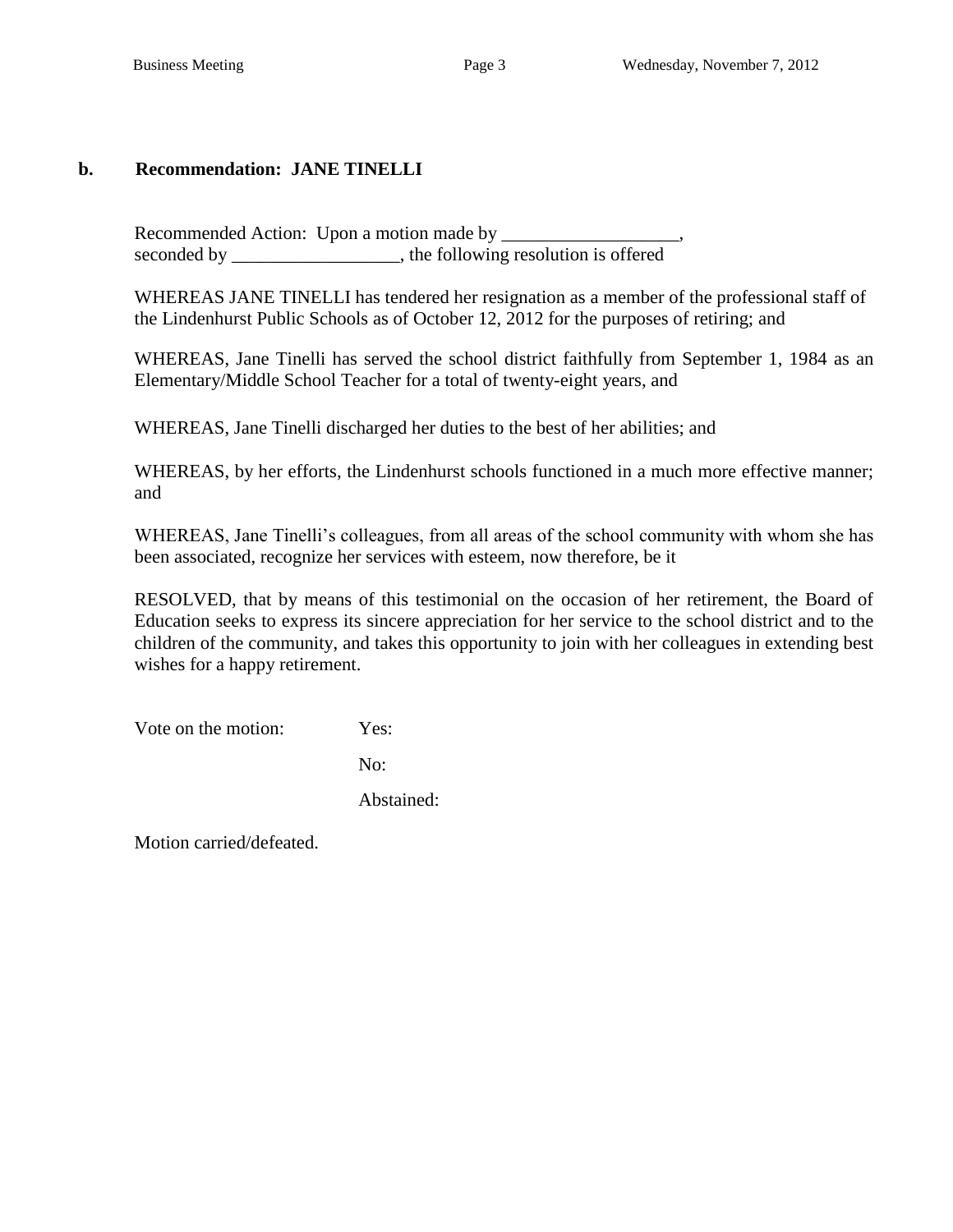#### **c. Recommendation: BOARD POLICY - ELEMENTARY SEAT TIME REQUIREMENT**

#### **Second Reading – Vote to be taken**

#### **A new board policy or revision of current board policy requires two readings.**

Recommended Action: Upon a motion made by \_\_\_\_\_\_\_\_\_\_\_\_\_\_\_\_\_\_\_, seconded by \_\_\_\_\_\_\_\_\_\_\_\_\_\_, the following is offered for a second reading:

#### **4110**

### **ELEMENTARY SEAT TIME REQUIREMENT**

Changes in New York State data collection from local school districts based on the APPR regulations require that seat time for all elementary aged students be collected in ELA, and math and science in grade four. Since there is no state policy on minimum requirements for elementary subject area instructions, a local Board of Education policy must be developed.

Seat time for elementary students is determined to be the following:

- A. K-5 **minimum** seat time for ELA is 80 minutes a day K-5 **minimum** seat time for math is 40 minutes a day Grade 4 **minimum** seat time for science is 40 minutes a day, 3 times per week
- B. Attendance taken for these subject areas in the district's student management system is recorded using placeholder timeframes. Actual times listed in the systems are not reflective of actual times of instruction. Instead, total time calculated will be used for purpose of data collection.
- C. All teachers are required to take content area seat time attendance on a daily basis.

This policy is effective immediately and will be communicated to all elementary school teachers each year by the principal.

Adoption date:

Vote on the motion: Yes:

No:

Abstained:

Motion carried/defeated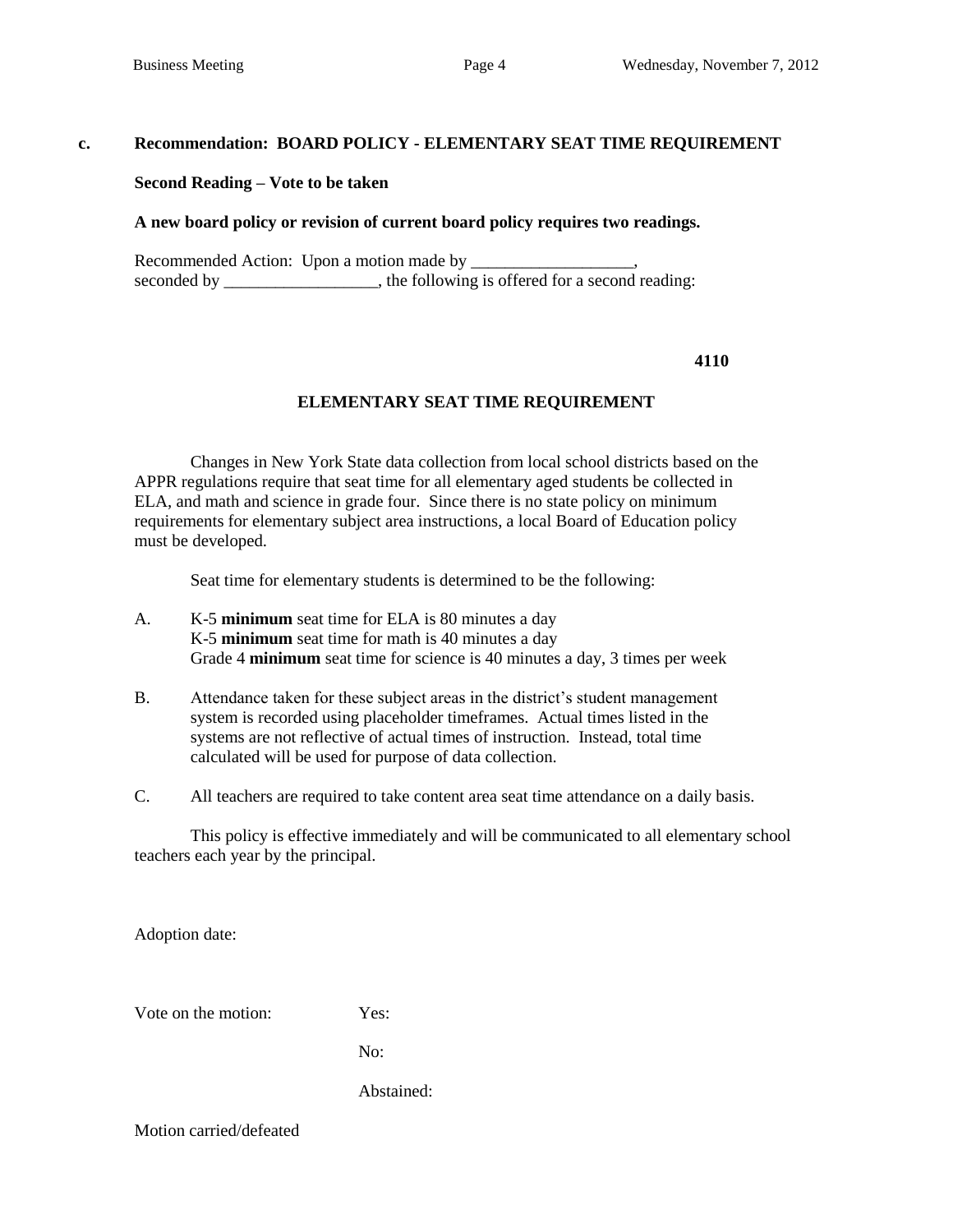# **d. Recommendation: OBSOLETE EQUIPMENT**

Recommended Action: Upon a motion made by \_\_\_\_\_\_\_\_\_\_\_\_\_\_\_\_\_\_\_, seconded by \_\_\_\_\_\_\_\_\_\_\_\_\_, the following resolution is offered:

RESOLVED that the Board of Education, upon the recommendation of the Superintendent approves the disposal of the following items:

| <b>SENIOR HIGH POOL -</b> | 1 Lance Reel                                                                                                                                                                                                                                              |  |  |
|---------------------------|-----------------------------------------------------------------------------------------------------------------------------------------------------------------------------------------------------------------------------------------------------------|--|--|
| <b>ADMINISTRATION -</b>   | 1 Cannon AP340 Typewriter Lind #102402<br>1 Xerox 610C1 Memory Writer Typewriter Lind #7481<br>1 Sharp ZX-420 Typewriter Lind # 8152 & 102391                                                                                                             |  |  |
|                           | 1 Gateway 2000 DL31-1 Lind #101895<br>1 Gateway 2000 DL31-1 Lind #101944<br>1 Gateway 2000 DL31-1 Lind #101860<br>1 Gateway 2000 DL31-1 Lind # 101945<br>1 Dynavox VM002427 Max Comm. Device Lind # 202039<br>1 AMDI Smart 128 Comm. Device Lind # 205853 |  |  |
| Note: See enclosed        |                                                                                                                                                                                                                                                           |  |  |
| Vote on the motion:       | Yes:                                                                                                                                                                                                                                                      |  |  |
|                           | No:                                                                                                                                                                                                                                                       |  |  |
|                           | Abstained:                                                                                                                                                                                                                                                |  |  |
| Motion carried/defeated   |                                                                                                                                                                                                                                                           |  |  |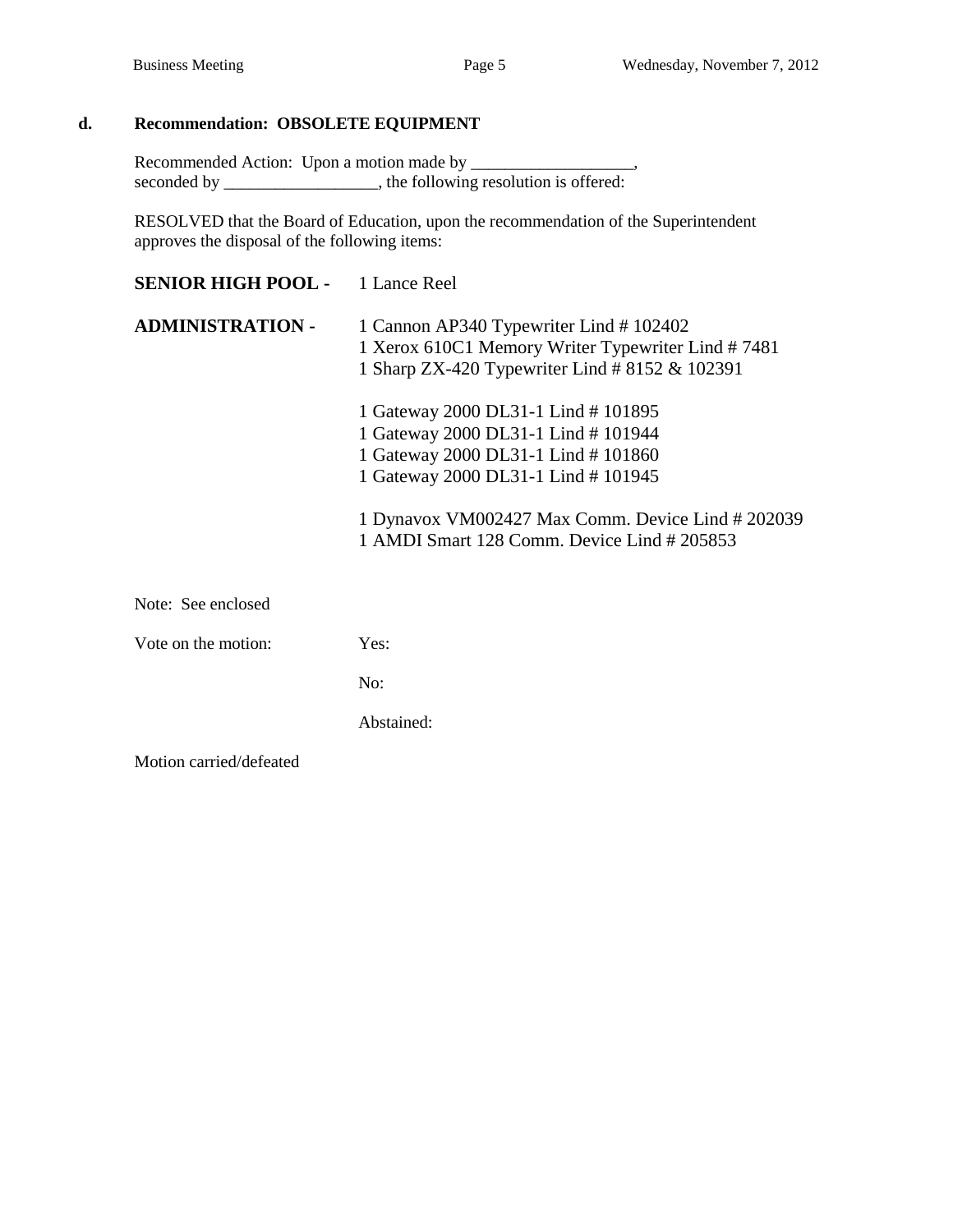# **11. SCHEDULES**

#### **a. Recommendation: SCHEDULES**

Recommended Action: Upon a motion made by \_\_\_\_\_\_\_\_\_\_\_\_\_\_\_\_\_\_\_, Seconded by \_\_\_\_\_\_\_\_\_\_\_\_, the following resolution is offered:

RESOLVED that the Board of Education, upon the recommendation of the Superintendent, approves the following Schedules:

| Schedule | A-1     | No. $6$ | Personnel, Instructional<br>Resignations & Terminations                                |
|----------|---------|---------|----------------------------------------------------------------------------------------|
| Schedule | $A-2$   | No. 3   | Personnel, Instructional – Leave of Absence                                            |
| Schedule | $A-3$   | No. 29  | Personnel, Instructional Appointments -<br>Elementary                                  |
| Schedule | $A-3$   | No. 30  | Personnel, Instructional Appointments -<br>Extra-Curricular Activities - SHS           |
| Schedule | $A-3$   | No. 31  | Personnel, Instructional Appointments                                                  |
| Schedule | $A-3$   | No. 32  | Personnel, Instructional Appointments -<br>Extra-Curricular Activities - Middle School |
| Schedule | $A-3$   | No. 33  | Personnel, Instructional Appointments                                                  |
| Schedule | $A-3AE$ | No. 3   | Personnel, Instructional Appointments -<br><b>Adult/Continuing Education</b>           |
| Schedule | D       | No. 17  | <b>Pupil Personnel Services</b>                                                        |
| Schedule | G       | No. 7   | Approval of Bids                                                                       |
| Schedule | OA/C    | No. 11  | <b>Outside Agencies/Consultants</b>                                                    |
| Schedule | OA/C    | No. 12  | <b>Outside Agencies/Consultants</b>                                                    |

Note: See enclosed.

Vote on the motion: Yes:

No:

Abstained:

Motion carried/defeated.